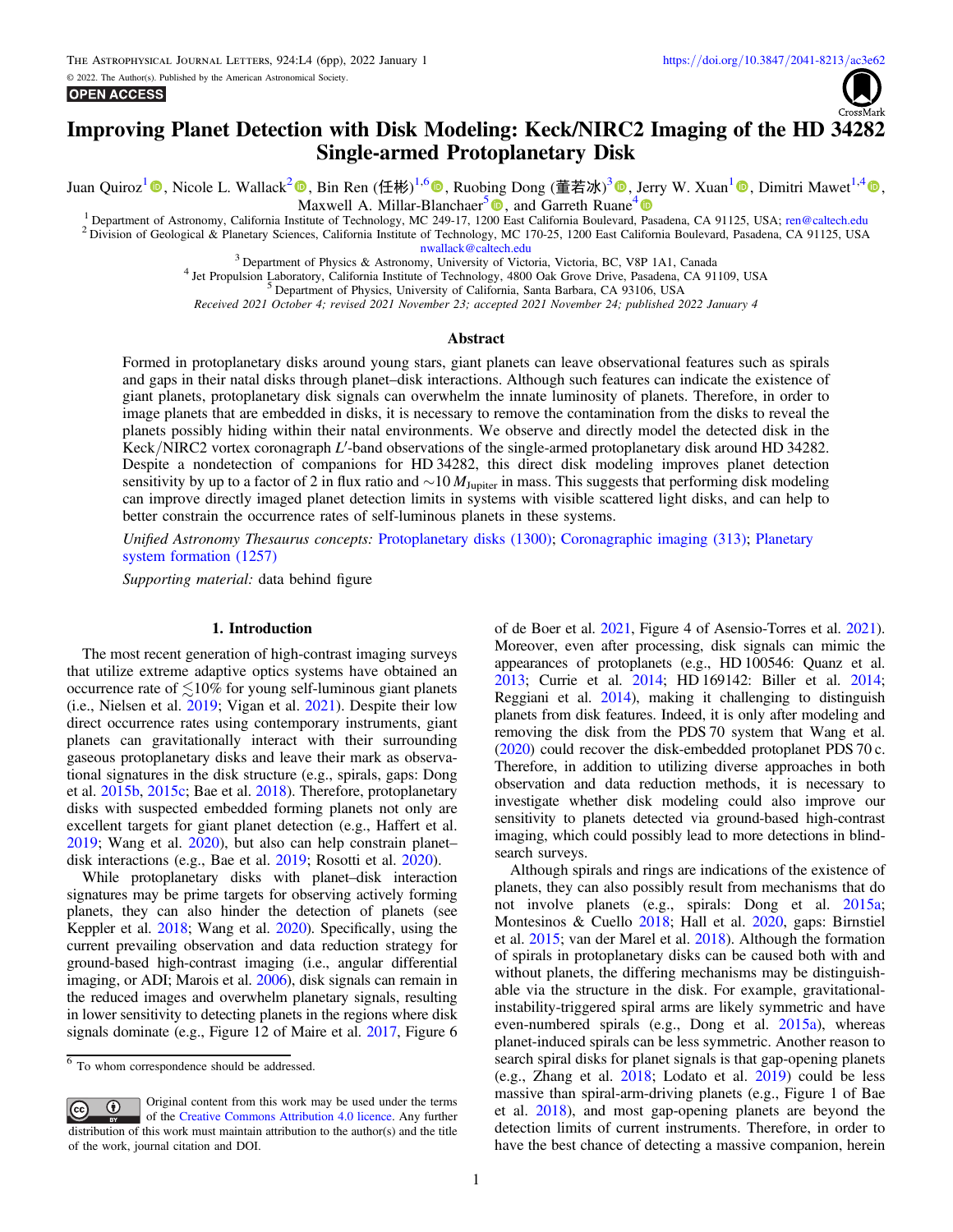<span id="page-1-0"></span>we focus on planet detection in the single spiral-arm system HD 34282 (de Boer et al. [2021](#page-5-0)), specifically focusing on improving planetary detection limits by modeling the observed disk structure.

Located at  $309 \pm 2$  pc (Gaia Collaboration et al. [2021](#page-5-0)), HD 34282 is an  $A3\overline{V}$  star (Merín et al. [2004](#page-5-0)) with a protoplanetary disk containing a  $75$  au cavity<sup>7</sup> in 0.87 mm ALMA continuum emission observations (van der Plas et al. [2017](#page-5-0)). With an overdensity in the southeast region of its ALMA-detected ring (which has an inclination of  $59^\circ \cdot 3 \pm 0^\circ 4$ and a position angle of  $117^\circ.1 \pm 0^\circ.3$ ), van der Plas et al. ([2017](#page-5-0)) suggested that a ≈50  $M_{\text{Jupiter}}$  brown dwarf companion at ≈0.<sup>"</sup> 1 could be responsible for shepherding the dust in the HD 34282 system, favoring this explanation over a nonplanet-driven photoevaporation mechanism for opening the cavity. In J-band polarized light observations using VLT/SPHERE, de Boer et al. ([2021](#page-5-0)) identified two rings with a ∼56° inclination and a  $\sim$ 119° position angle, and a possible tightly wound single-arm spiral that resembles the pattern driven by a sub-Jupiter- to Jupiter-mass planet (e.g., Dong et al. [2015c](#page-5-0); Dong & Fung [2017](#page-5-0)). However, the observations in de Boer et al. ([2021](#page-5-0)) were not sensitive enough to detect a planet of such mass. Moreover, the planet-detection map in Figure 6 of de Boer et al. ([2021](#page-5-0)) is affected by the signal of the disk, which causes the sensitivity to drop from  $\lesssim 4 M_{\text{Jupiter}}$  in exterior regions of the image to  $\geq 10 M_{\text{Jupiter}}$  in the regions hosting disk signals.

Herein we present  $L'$ -band imaging of the HD 34282 system using the Keck/NIRC2 vortex coronagraph. Motivated by the recovery of the PDS 70 c planet via disk modeling in Wang et al. ([2020](#page-5-0)), we investigate the effect of disk modeling in planet detection using HD 34282. Specifically, we model the observed NIRC2 disk as an experiment in a targeted search for planets that are embedded in disks. We describe the NIRC2 observations in Section 2, we present the observed features and investigate the effects of disk modeling in Section 3, and we summarize our findings in Section [4.](#page-4-0)

### 2. Observation and Data Reduction

We observed HD 34282 using Keck/NIRC2 in L'-band (central wavelength:  $3.8 \mu m$ ) under program C328 (PI: G. Ruane) on UT 2017 February 07 from 04:43 to 07:15. We use the narrow camera which has a pixel size of 9.942 mas and a  $1024 \times 1024$  pixel field of view (i.e.,  $10''18 \times 10''18$ ). With 73 science frames covering a parallactic angle change of 61°.3, where each frame consists of 45 coadds with 1 s exposures, we have a total integration time of 3285 s on HD 34282. During the observation, the coherence time was  $\tau_0 \approx 0.87$  ms at 0.5  $\mu$ m (Xuan et al. [2018](#page-5-0)), the WRF seeing<sup>8</sup> was between 1."32 and 1."45, and the airmass was  $1.19 \pm 0.05$ . We preprocess the data using the VIP (Gomez Gonzalez et al. [2017](#page-5-0)) package that is customized for NIRC2 vortex observations by performing flat-fielding, background removal, and image centering. By comparing the central pixels between the output point-spread function (PSF) and an ideal model, the Strehl ratio was between 0.63 and 0.66 for this observation. See Xuan et al. ([2018](#page-5-0)) for a description of both the pipeline that utilizes the VIP package and a thorough characterization of the Keck/NIRC2 vortex coronagraph.

To reveal the extent of the disk while maximizing computational efficiency, we crop each preprocessed image to a  $201 \times 201$ pixel field while discarding the last 4 exposures due to poor image quality. In the following analysis, we focus on an annular region that is between 20 pixels and 100 pixels from the star. To extract the HD 34282 system from the raw observations, we first capture the speckle features using the principal-component-analysis-based Karhunen–Loève image projection (KLIP; Soummer et al. [2012](#page-5-0)) method implemented in the DebrisDiskFM package (Ren et al. [2019](#page-5-0)). To balance speckle removal and ADI self-subtraction, with the former requiring more and the latter requiring fewer KLIP components in data reduction, we use the first 6 KLIP components to remove speckles while preserving the morphology of the disk. We rotate each of the reduced 69 images to north–up and east–left, then calculate their mean to obtain the final image for the HD 34282 system, shown in Figure  $1(a)$  $1(a)$ .

We also acquire the de Boer et al. ([2021](#page-5-0)) *J*-band observations of HD 34282 in polarized light from UT 2015 December 19 using SPHERE/IRDIS (e.g., de Boer et al. [2020](#page-5-0)) under European Southern Observatory (ESO) program 096.C-0248(A) (PI: J.-L. Beuzit) from the ESO Science Archive Facility. To reveal the extent of the disk, we use IRDAP which performs polarimetric differential imaging (PDI) from van Holstein et al. ([2020](#page-5-0)) to reduce the IRDIS observations. In Figures [1](#page-2-0)(b) and (c), we show the SPHERE  $\mathcal{Q}_{\phi}$  map and overlay the SPHERE contours (the contour levels are selected to match features in both data sets) on our NIRC2 data.

#### 3. Analysis

## 3.1. Disk Features

The ADI image of HD 34282 in the NIRC2  $L'$ -band is composed of a ring and a blob in the northwest direction (shown in Figure [1](#page-2-0)(a)). The ring extends to  $\approx 0$ . 5, and its southeast half is brighter than the northwest half by  $\approx$ 40%. The northwest blob is located outside the inner working angle of  $0$ ."2 at a position angle of  $-60^{\circ}$  east of north.

The northwest NIRC2 blob is not a planetary signal. Compared with the SPHERE PDI data in Figure  $1(c)$  $1(c)$ , it is the inner ring component "R2" identified in de Boer et al. ([2021](#page-5-0)). However, we do not recover the southeast side of R2 in our NIRC2 observations; this could be explained by self-subtraction effects with ADI using KLIP. Either reference-star differential imaging (e.g., Ruane et al. [2019](#page-5-0)), or advanced ADI speckle-removal methods (e.g., Ren et al. [2020](#page-5-0); Flasseur et al. [2021;](#page-5-0) Pairet et al. [2021](#page-5-0)) are needed to recover the whole extent of R2.

The NIRC2 ring, which has an apparent brightness asymmetry, is in fact composed of multiple features identified in the SPHERE data in de Boer et al.  $(2021)$  $(2021)$  $(2021)$ . Specifically, the southeast half of the NIRC2 ring is a superposition of the SPHERE arm and outer ring, or the "B1" and "R1" features in de Boer et al. ([2021](#page-5-0)), respectively. As evident in the SPHERE data, the southeast half of R1 is fainter than B1, causing B1 to dominate the signal in our NIRC2 data.

#### 3.2. Disk Forward Modeling

Observing an apparent ring-like structure in our  $L'$ -band data in Figure [1](#page-2-0)(a), we use the Millar-Blanchaer et al.  $(2015)$  $(2015)$  $(2015)$  code<sup>9</sup> to model the system with a ring. To take into account the observed apparent brightness asymmetry of HD 34282 evident

Size scaled to match Gaia Collaboration et al. ([2021](#page-5-0)) distance.<br>  $\frac{9 \text{ https://github.com/maxwellmb/anadisk_model}}{9 \text{ https://github.com/maxwellmb/anadisk_model}}$  $\frac{9 \text{ https://github.com/maxwellmb/anadisk_model}}{9 \text{ https://github.com/maxwellmb/anadisk_model}}$  $\frac{9 \text{ https://github.com/maxwellmb/anadisk_model}}{9 \text{ https://github.com/maxwellmb/anadisk_model}}$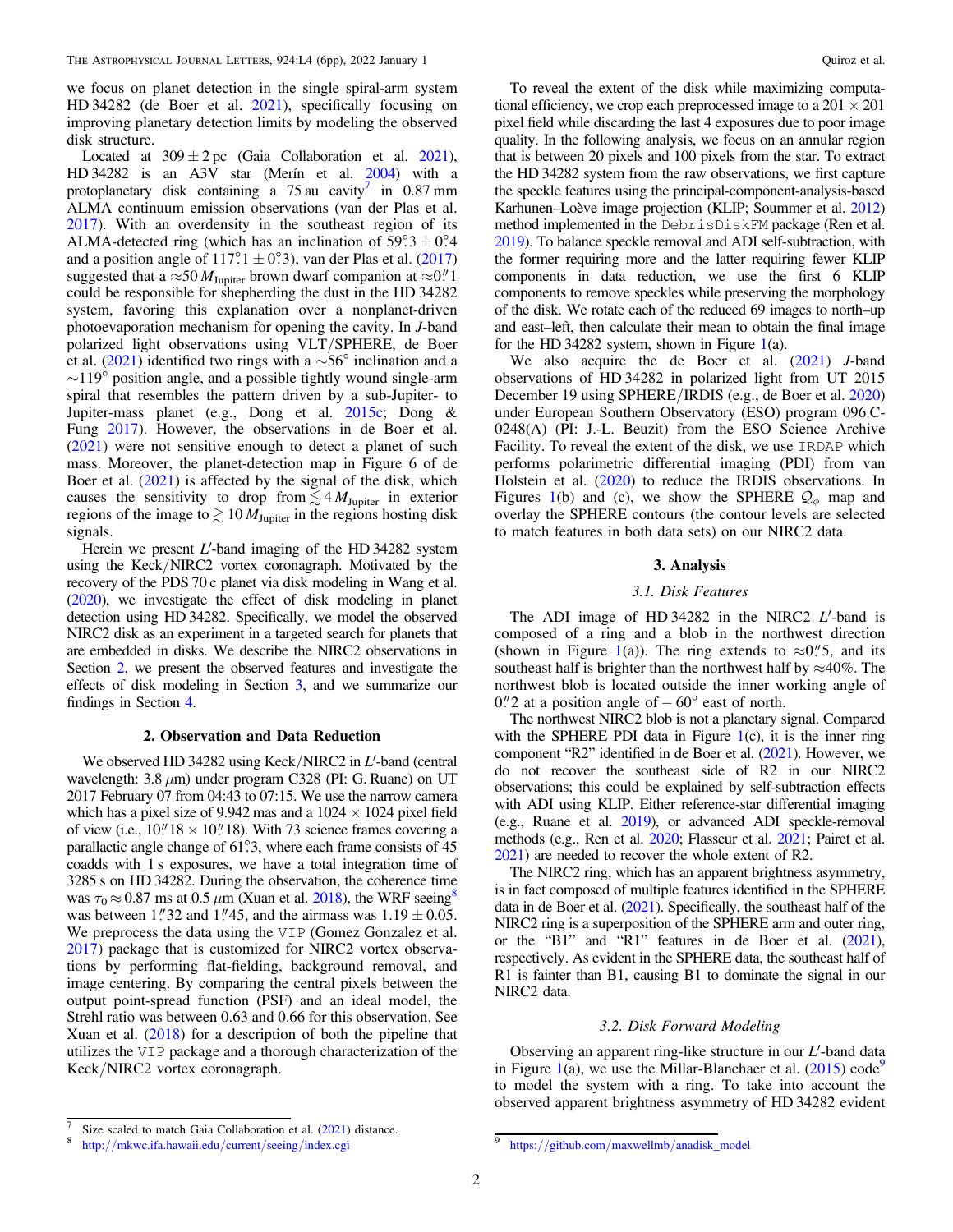<span id="page-2-0"></span>

Figure 1. Keck/NIRC2 imaging and modeling of the HD 34282 system in the L'-band. (a) Reduction result of the original exposures. (b) SPHERE  $\mathcal{Q}_{\phi}$  image, following annotations in Figure 2 of de Boer et al. ([2021](#page-5-0)). (c) SPHERE contours overlaid on the NIRC2 image: we confirm the existence of the B1 spiral. (d) Best-fit disk model for the NIRC2 ring. (e) Best-fit disk model with instrumentation effects taken into account (i.e., convolution, transmission) for a representative one of the 69 exposures: the actual convolution is performed for all of the exposures. (f) Reduction residuals after removing the best-fit instrumental disk model from the original exposures. Note: the images are shown in log scale, the dashed central region with a 20 pixel radius is masked out in our data analysis; and the SPHERE data have different display limits than the NIRC2 data.

(The data used to create this figure are available.)

in both the SPHERE data presented in de Boer et al. ([2021](#page-5-0)) and our NIRC2 data, we use the function in the updated code which can offset the ring from the assumed central star location (presented in Millar-Blanchaer et al. [2016](#page-5-0)). We aim to reproduce the observed ring using geometric models to investigate the effect of disk modeling on planet detection; therefore, we assume the disk is optically thin for simplicity. Thus, we do not focus on retrieving physical parameters for the observed HD 34282 ring or on the physical meaning of the ring-center offset from the star (e.g., Table 1 of de Boer et al. [2021](#page-5-0)). We acknowledge that such a disk model is not physically motivated, especially after the polarized light observations in de Boer et al. ([2021](#page-5-0)); therefore, we only focus on the visible structure seen in the NIRC2  $L'$  data and not on its physical origins.

We use the Ren et al. ([2021](#page-5-0)) modification of the Millar-Blanchaer et al. ([2015](#page-5-0)) code, which describes the ring with a double power law (Augereau et al. [1999](#page-5-0)) along the midplane and a Gaussian dispersion along the vertical axis:

$$
\rho(r,z) \propto \left[ \left( \frac{r}{r_c} \right)^{-2\alpha_{\rm in}} + \left( \frac{r}{r_c} \right)^{-2\alpha_{\rm out}} \right]^{-\frac{1}{2}} \exp\left[ -\left( \frac{z}{hr} \right)^2 \right], \quad (1)
$$

where  $r_c$  is the critical radius,  $\alpha_{\rm in}$  and  $\alpha_{\rm out}$  are the asymptotic power-law indices interior and exterior to  $r_c$ , and h is the scale height. We use the DebrisDiskFM framework by Ren et al. ([2019](#page-5-0)) to explore disk parameters using emcee (Foreman-Mackey et al. [2013](#page-5-0)). Specifically, we perform forward modeling to minimize the residuals in our reduction. We first generate a ring model using the Millar-Blanchaer et al. ([2015](#page-5-0)) code assuming given ring parameters (i.e., inclination, position angle, brightness, ring-center offsets along the apparent major and minor axes, critical radius, and power-law indices) and forward-scattering coefficient of the dust particles (i.e., Henyey & Greenstein  $1941$ ). We then simulate the NIRC2 instrument response on the disk model by rotating the model according to the parallactic angles for each of the 69 exposures, convolving with the PSF, and multiplying the result by the transmission map of the NIRC2 vortex coronagraph.

To obtain the best-fit disk model for the observed disk structure, we note that disk signals are overfit by speckle features using KLIP (Pueyo [2016](#page-5-0)); we thus perform forward modeling using negative injection of the disk signals to minimize the residuals. Specifically, we remove the instrument's response to the disk models from the original exposures and perform KLIP ADI reduction using 6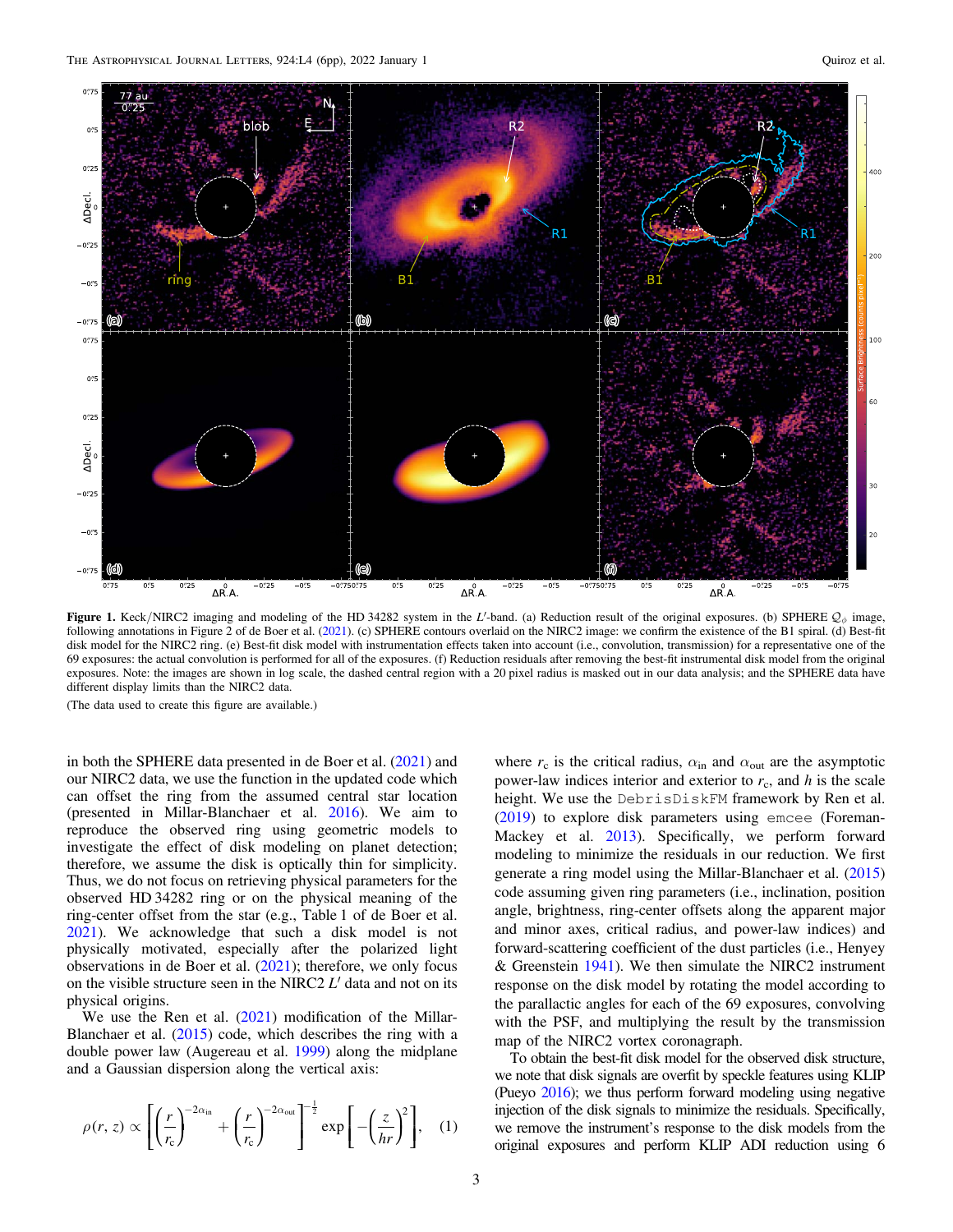components (i.e., identical KLIP parameters to the original data reduction in Section [2](#page-1-0)). The best-fit model is the one that minimizes the chi-squared residuals. We list in the [Appendix](#page-4-0) the best-fit parameters, with their uncertainties derived assuming the pixels are mutually independent. By focusing on the ring regions, we obtain the best-fit disk model shown in Figure [1](#page-2-0)(d), and the corresponding residual map presented in Figure [1](#page-2-0)(f).

Due to the existence of the ring brightness asymmetry in the NIRC2 data and the two-ringed architecture in the SPHERE data, we have performed additional model fitting not shown in Figure [1](#page-2-0). We have attempted to fit the two halves (i.e., northwest and southeast) of the NIRC2 ring with two half-rings, both centered on the star. The preferred two half-ring models drift toward nearly edge-on, inconsistent with observations of this system, which suggests they are likely offset from the star. We have also tried to fit the northwest blob in the NIRC2 data with a smaller ring, as motivated by the existence of R2 in the SPHERE observations. We cannot find a model that fits this structure since such a ring requires a counterpart in the southeast (e.g., Figure [1](#page-2-0)(c)), which is missing in the NIRC2 observations. We thus adopt an offset ring to describe the NIRC2 data to minimize the number of free parameters in our model.

#### 3.3. L′-band Magnitude of HD 34282

The WISE W1 band covers a portion of the Keck/NIRC2 L'band wavelengths, we thus use the former to obtain the  $L'$ magnitude for HD 34282. We first generate a high-resolution stellar spectrum by interpolating within the PHOENIX stellar model grid from Husser et al. ([2013](#page-5-0)) to match the stellar parameters from Merín et al. ([2004](#page-5-0)). In order to match the model spectrum to the observed WISE W1 value of  $7.072 \pm 0.016$  (CatWISE2020; Marocco et al. [2021](#page-5-0)), we scale the resulting model flux when integrated across the W1 bandpass (Rodrigo et al. [2012](#page-5-0); Rodrigo & Solano [2020](#page-5-0)). We then take the resulting scaled spectrum, account for the transmission through the atmosphere, and integrate across the Keck/NIRC2 L′ filter profile (Rodrigo et al. [2012;](#page-5-0) Rodrigo & Solano [2020](#page-5-0)) to obtain an L' magnitude of  $7.729_{-0.017}^{+0.015}$ .

#### 3.4. Detection Limits

We obtain the detection sensitivity to planets by injecting point sources into the observations and calculating their signalto-noise (S/N) values after KLIP ADI reduction. To investigate the effect of disk modeling on point-source detection, we calculate the contrast before and after removing the best-fit model in Figure [1](#page-2-0)(d) from the observations. We calculate 1D contrast curves with radial distance from the host star using VIP which utilizes fake companion injection and recovery when determining the contrast achieved at different radial distances. We compare the contrast achieved in the image where we remove the best-fitting disk to that in which we do not in Figure 2. Comparing the two contrast curves, we find a marked improvement in the contrast achieved at the radial separations where the disk is visible. We also test the effect of utilizing a high-pass filter (HPF) to remove the disk structure, which in essence is treating the disk as noise. We find that an improvement is seen for both the original data and the data in which we use an HPF. $^{10}$ 



Figure 2.  $5\sigma$  detection limit of point sources as a function of radial separation for our observations. The red dashed line is the contrast curve for the original data, and the black solid line is the contrast curve for the data with the best-fit disk model removed. By dividing the two contrast curves (see blue dashed– dotted line), we obtain a better overall detection limit. For the disk region, when removing the disk, we are more sensitive by a factor of ∼2 over the original data in panel (a), and ∼1.6 for the high-pass filtered data in panel (b).

While using an HPF allows us to achieve better contrast than not using an HPF, the data with the HPF does degrade the quality of the extended disk structure seen in this system; therefore, we focus on the data without the HPF in order to highlight the effect that disk modeling has. For the data without the HPF, we then utilize our 1D contrast curves and the AMES–Cond models (Baraffe et al. [2003](#page-5-0)) to determine what mass planets we are sensitive to with our improved contrast limits after removing the disk. The AMES–Cond evolutionary models predict how luminous an object will be given a mass and age. We use our  $L'$  stellar magnitude, our contrast limits, and the published age for this system  $(6.4^{+1.9}_{-2.6}$  Myr; van der Plas et al. [2017](#page-5-0)) to determine expected mass limits in the disk plane based on disk parameters in van der Plas et al. ([2017](#page-5-0)). We interpolate within the AMES–Cond model grid and determine the mass corresponding to our contrast with radial separation in Figure [3.](#page-4-0)

We can reach a typical sensitivity of  $\sim 10 M_{\text{Jupiter}}$  assuming the AMES–Cond models. However, our sensitivity is suboptimal in the region where the disk signal resides at  $\sim$ 200 au, as has been observed in Figure 6 of de Boer et al. ([2021](#page-5-0)).

 $\frac{10}{10}$  We smooth each raw exposure with a Gaussian that is two times the full width at half maximum of the PSF, and remove it from the raw exposure.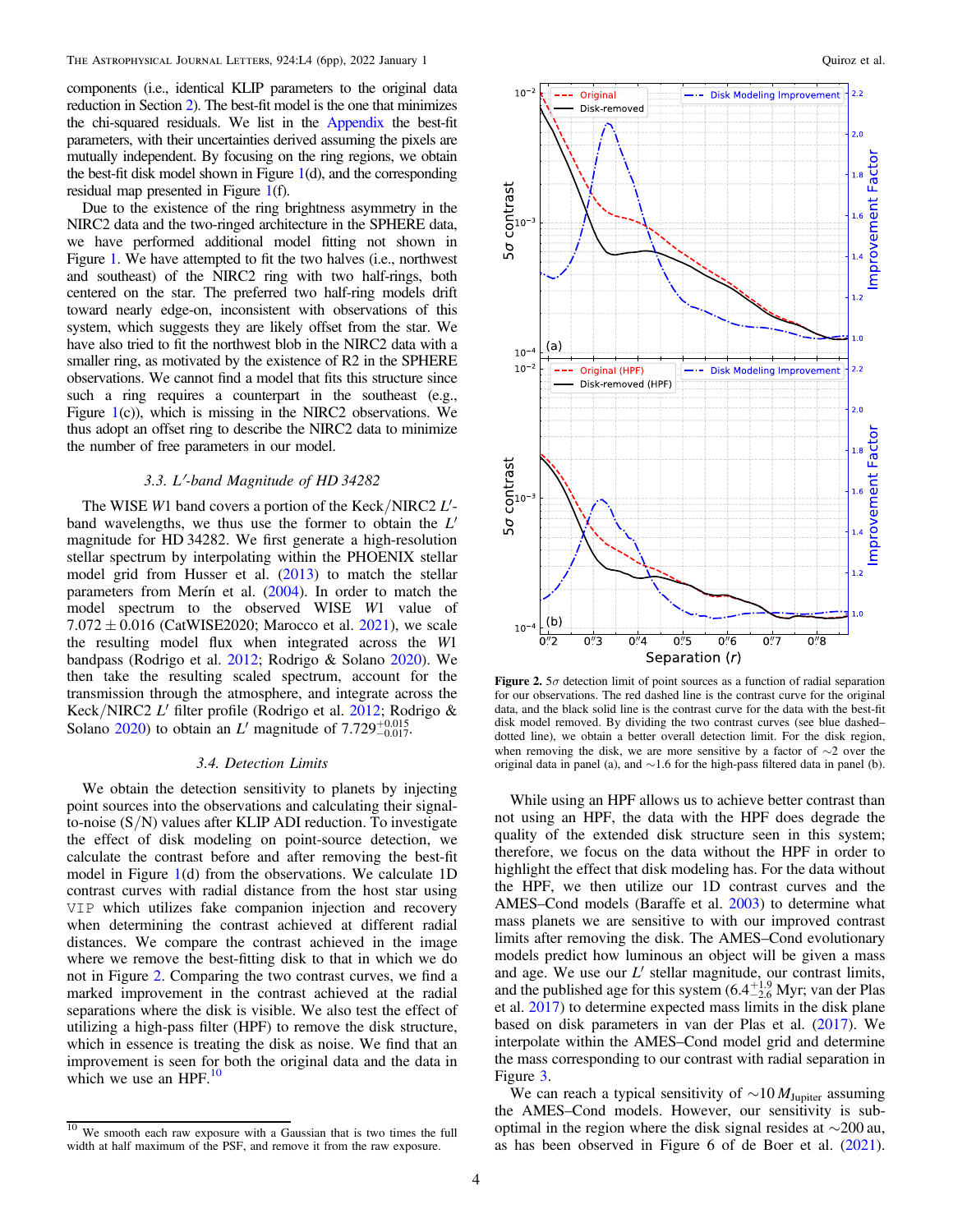<span id="page-4-0"></span>

Figure 3. Mass limits using the AMES–Cond models for our observations with the disk present (in red) and after removing the disk (in black) as a function of separation in au (after accounting for the effects of an inclination-based projection). The width of the shaded regions account for uncertainties in the distance, age, and magnitude of the host star. We are sensitive to planets  $\sim$ 10  $M_{\text{Jupiter}}$  smaller after removing the best-fitting disk model in the region where the disk is present. Note: the minimum stellocentric separation presented here is outside the coronagraph to avoid possible coronagraphic occultation; future analysis at shorter separations should take the occultation probability into account.

Utilizing disk modeling, we are able to reach a sensitivity of  $\sim$ 15  $M_{\text{Jupiter}}$  at  $\sim$ 200 au, a factor of  $\sim$ 2 better in comparison to the original reduction. As a result, we are able to achieve better sensitivity by performing disk modeling, allowing us to be more sensitive to smaller planets, possibly allowing for better constraints on the occurrence rate of less massive planets.

#### 4. Summary

We model the  $L'$  observation of the single-armed spiral disk HD 34282 using an offset geometric disk model. We show that even using a nonphysical simplified model allows for better achieved sensitivity over not modeling the disk. Therefore, we recommend modeling the disks in scattered light systems to increase the sensitivity to less massive planets. In fact, the importance of modeling observed disks is demonstrated in Wang et al. ([2020](#page-5-0)), where the luminosity of PDS 70 c was only evident after disk modeling. In addition to the established two steps of planet imaging (instrumentation and observation design, and postprocessing for speckle noise removal), our study herein suggests that a third step is necessary in cases where we detect disks in scattered light—performing disk modeling to disentangle nonplanetary astrophysical signals to reveal possibly obscured planets.

We caution that for the purpose of targeted planet searches, one should mask out expected planet regions during the diskmodeling process as in Wang et al. ([2020](#page-5-0)) for PDS 70 c. In our study of NIRC2 imaging of HD 34282, one additional caveat is that possible planets can be fit out by the offset ring model. Nevertheless, the simulations in Dong  $&$  Fung ([2017](#page-5-0)) suggest that planets inducing a single spiral arm can be  $0.1-1 M_{\text{Jupiter}}$ . Such a planet is expected to be undetectable even after the

removal of the disk signal following the Wang et al. ([2020](#page-5-0)) approach. Despite this, we note that a variation of the Wang et al. ([2020](#page-5-0)) approach—specifically, masking out different regions while disk modeling for an exhaustive search of unknown planets—could still be necessary for other systems.

We also caution that physically motivated disk models satisfying dynamical constraints are preferred in order to characterize the scattered light signals while modeling. Our simple assumptions in the models presented herein show a first attempt at subtracting disk signals in order to improve planetdetection capabilities. Future studies, including those along the lines of, e.g., Wolff et al. ([2017](#page-5-0)) and Villenave et al. ([2019](#page-5-0)), to characterize the dust properties in the HD 34282 disk, are needed to refine the models.

We thank the anonymous referee for comments that improved this Letter. This research is partially supported by NASA ROSES XRP award 80NSSC19K0294. We thank Jean-Baptiste Ruffio, Jason Wang, Christian Ginski, and Myriam Benisty for discussions on calculating contrast curves. R. D. acknowledges financial support provided by the Natural Sciences and Engineering Research Council of Canada through a Discovery Grant as well as the Alfred P. Sloan Foundation through a Sloan Research Fellowship. Some of the data presented herein were obtained at the W. M. Keck Observatory, which is operated as a scientific partnership among the California Institute of Technology, the University of California, and the National Aeronautics and Space Administration. The Observatory was made possible by the generous financial support of the W. M. Keck Foundation. The authors wish to recognize and acknowledge the very significant cultural role and reverence that the summit of Maunakea has always had within the indigenous Hawaiian community. We are most fortunate to have the opportunity to conduct observations from this mountain. Part of the computations presented here were conducted in the Resnick High Performance Computing Center, a facility supported by the Resnick Sustainability Institute at the California Institute of Technology. Based on observations collected at the European Organisation for Astronomical Research in the Southern Hemisphere under ESO program 096.C-0248(A). This publication makes use of data products from the Wide-field Infrared Survey Explorer, which is a joint project of the University of California, Los Angeles, and the Jet Propulsion Laboratory/California Institute of Technology, funded by the National Aeronautics and Space Administration. This research has made use of the SVO Filter Profile Service (http://[svo2.cab.inta-csic.es](http://svo2.cab.inta-csic.es/theory/fps/)/theory/fps/) supported from the Spanish MINECO through grant AYA2017- 84089.

Facilities: Keck II (NIRC2), VLT:Melipal (SPHERE).

Software: DebrisDiskFM (Ren et al. [2019](#page-5-0)), emcee (Foreman-Mackey et al. [2013](#page-5-0)), IRDAP (van Holstein et al. [2020](#page-5-0)), VIP (Gomez Gonzalez et al. [2017](#page-5-0)).

# Appendix Disk-modeling Parameters

We list the best-fit parameters and their meanings in our disk models in Table [1.](#page-5-0) We have not adopted a physically motivated model to describe the observed ring, but analytically modeled the observed distribution of light assuming the disk is optically thin. Due to the unphysical nature of our disk model, we do not further discuss the physical implications of these parameters.